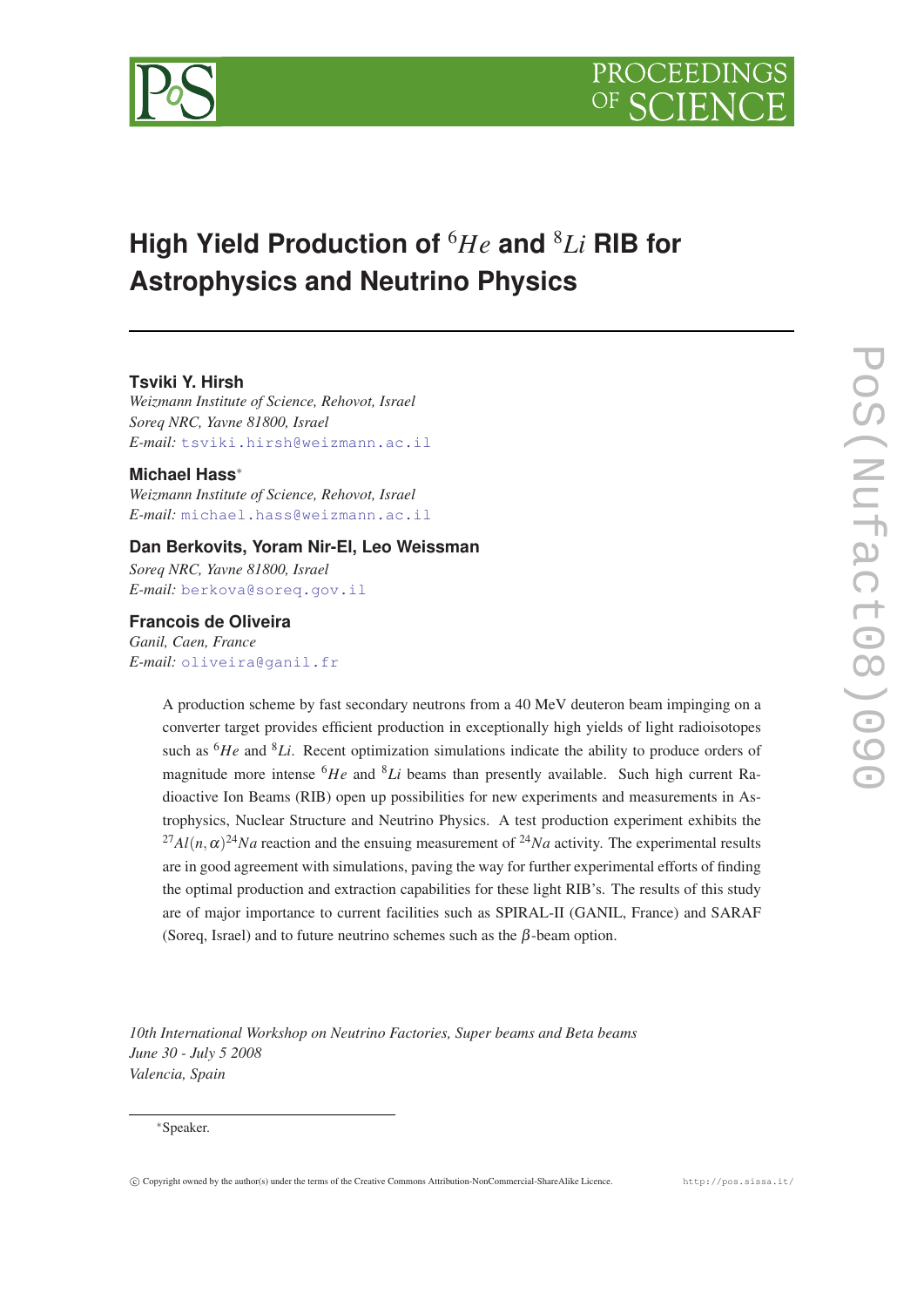## <span id="page-1-0"></span>1. Simulations

Efficient production and manipulation of radioactive ion beams (RIB) constitute key ingredients for all RIB facilities. In this article we present an efficient production scheme for light radioisotopes, mainly  ${}^{6}He$  and  ${}^{8}Li$ , using secondary neutrons from a low-energy deuteron accelerator. This scheme enables production and extraction of light RIB with orders of magnitude higher yields than before, and thus opens an opportunity for research in astrophysics and nuclear structure using these high yield beams. Moreover, high yield production of light radioisotope beta emitters is an important part in the design of the future *Beta-Beam* facility and may also allow other research of neutrino physics at lower energies.

The present method of production has been presented earlier [[1](#page-4-0)]; here we provide a more detailed picture of the proposed setup together with results from recent optimization simulations. We emphasize results from a recent test experiment for the production of the  $\gamma$  emitting, light radioisotope <sup>24</sup>*Na* with  $T_{\frac{1}{2}} = 15$  *h*, using fast neutrons. This test experiment paves the way for further tests of the shorter lived, β emitting  ${}^6He$  and  ${}^8Li$  nuclei.

The setup is composed of two targets, with the deuterons impinging the primary one ("converter"), while the secondary serves as a target for the emitted neutrons and the source of the produced radioactive nuclei. The two major difficulties in designing a RIB production target, namely the heat removal and ion extraction are thus dealt with in two separate targets (Figure 1).



Figure 1: The two-target setup.



Figure 2: The mean neutron flux inside a thin slice within a cylindrical target of <sup>9</sup>*Be*. The dashed line presents the boundary of significant <sup>6</sup>*He* production.

The first target serves as a neutron converter for 40 *MeV* deuterons and can be made from different light isotopic materials, requiring a high cross section for (*d*,*xn*) reactions together with fast and relatively direct neutron emittance. lithium, beryllium, carbon and heavy water are typical candidate materials. Because of the high beam currents (few *mA*), the heat removal from the target must be considered; for this reason liquid lithium targets and rotating carbon targets are being developed. [\[2,](#page-4-0) [3\]](#page-4-0).

The secondary target is placed just within the forward fast neutron flux, and is made from porous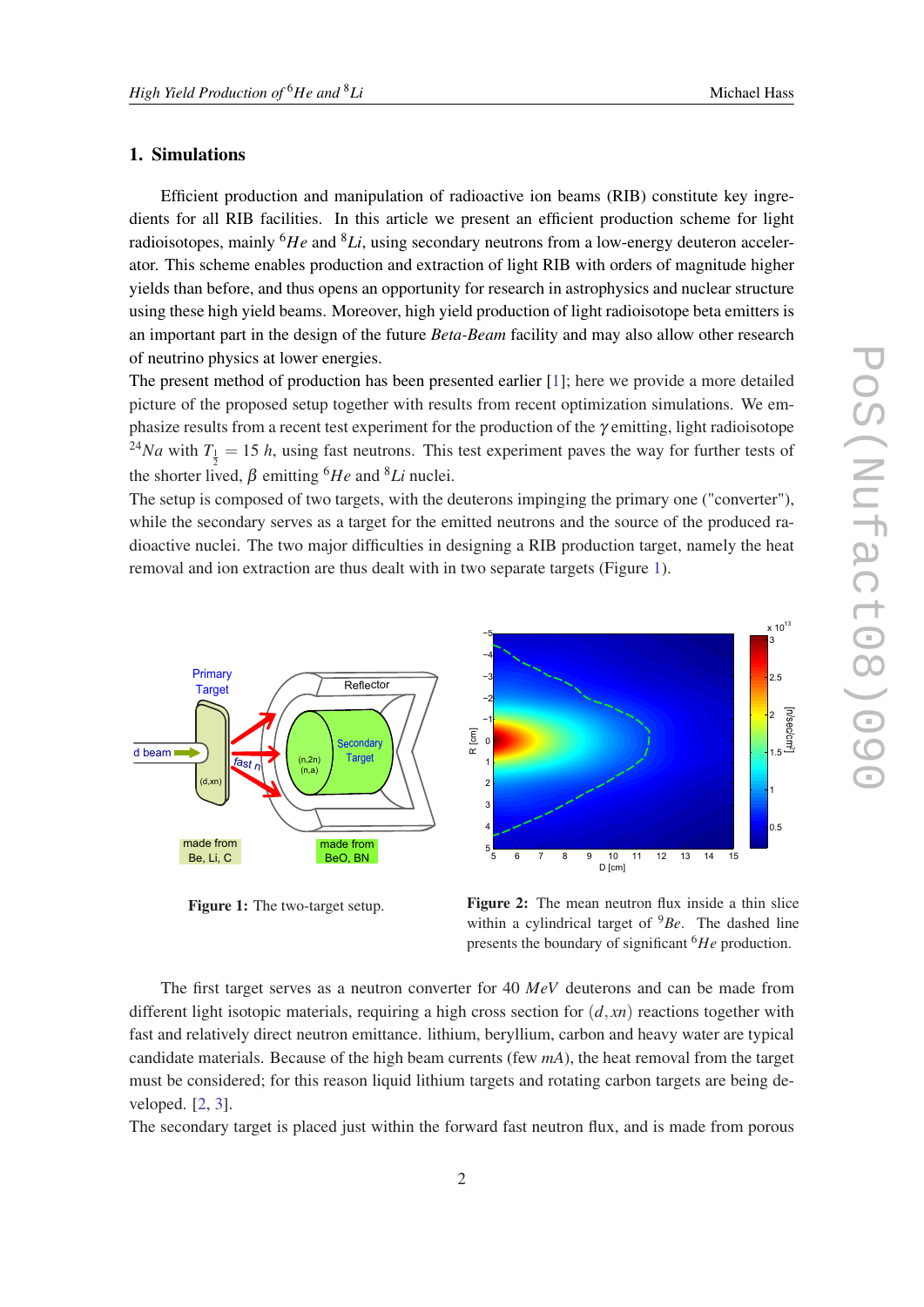Beryllium-Oxide or Boron-Nitride materials for the production of <sup>6</sup>*He* and <sup>8</sup>*Li* radioisotopes via the  ${}^{9}Be(n,\alpha){}^{6}He$  and the  ${}^{11}B(n,\alpha){}^{8}Li$  reactions, respectively. In the simulations one must take into account the cross sections of the  $(n, 2n)$  reactions that rise up to 500 *mb* in the corresponding neutron energy range, thus effectively doubling the number of useful neutrons; the cross section of  $^{9}Be(n,\alpha)^{6}He$  rises to  $\sim 100$  *mb* at 3 *MeV* and that of  $^{11}B(n,\alpha)^{8}Li$  exhibits a maximum value of ∼ 30 *mb* at 12 *MeV*. We note that other radioisotopes can be produced via fast neutron reactions by varying the material of the secondary target.

Subsequent to the production, the radioisotopes must be extracted and ionized in a short time compared to their half life (∼ 0.8 *sec* for the present cases). The extraction process involves heating the target to temperatures close to the melting point of the host material and the diffusion of the radioisotopes out of the target into the ion source. This process, besides from temperature effects, is also highly effected from The porosity of the host material and its melting point, these are therefore two very important design parameters for an eventual target assembly. For these reasons, the compound materials of *BeO* and *BN* have been chosen. Both materials have relatively high melting temperature, *BeO* can be obtained in fiber form [[4](#page-4-0)], while *BN* could be used in fine powder form.

For the present *Monte Carlo* simulations, we have used the neutron transport code MCNP4b [[5](#page-4-0)]. In this approach we treat the first target as a fast neutron source with known dimensions, spectra and angular distribution, and thus the only particles that need to be simulated are neutrons. We used an experimental double differential spectra of neutrons that was accurately measured for thick targets of various materials, and especially for the case of 40 *MeV* deuterons on Li [[6](#page-4-0)]. This data presents a total yield of ∼ 4 · 10<sup>14</sup> *n*/*sec*/*mA* for a 40 *MeV* beam of deuterons on a thick lithium target and a significant fast neutrons peak at ∼ 15 *MeV*.

As an example of the optimization simulation results, we have cut a thin slice through a cylindrical beryllium secondary target in order to probe the inner neutron flux distribution inside the target, and thereby conclude what are the areas of high and low production of <sup>6</sup>He. The results are summarized in Figure [2](#page-1-0), in which the mean neutron flux across the inner slice is presented. In this figure the neutrons enter with the appropriate angular distribution from a point like source placed 5 *cm* to the left of the figure, where *R* and *D* stands for the radial and horizontal depth axes of the cylinder target, respectively. The fluxes were calculated for the case of 2 *mA* and 40 *MeV* deuterons beam such as intend at SARAF, and a thick lithium target as the primary target. According to these results the high neutron flux is concentrated just in front of the neutron source, and gradually decreases with the distance from the neutron source. The production areas of <sup>6</sup>*He*, however, cannot be deduced in a trivial way from this result, because of the dependence of the production on the neutron's spectrum that changes as it penetrates the target, and also because of different reaction channels that may take place in the production process. Taking these two points above into account, we have calculated the areas of higher and lower <sup>6</sup>*He* production, as indicated in Figure [2](#page-1-0) by a dashed line which represent a boundary between areas in which the production is higher (lower) than  $1 \cdot 10^{10}$   $[6He/sec/cm^3]$ .

One immediate conclusion is that in order to keep the volume of the secondary target as small as possible for reasons of easier extraction, the optimal shape should resemble an overturned cone. However, as were indicated from simulations, a cone-like target increases the production of <sup>6</sup>*He* by only *7%* compared to a cylindrical shaped target with the same volume. Regarding the technical difficulties that may arise in manufacturing and handling a conic target, this small increase may not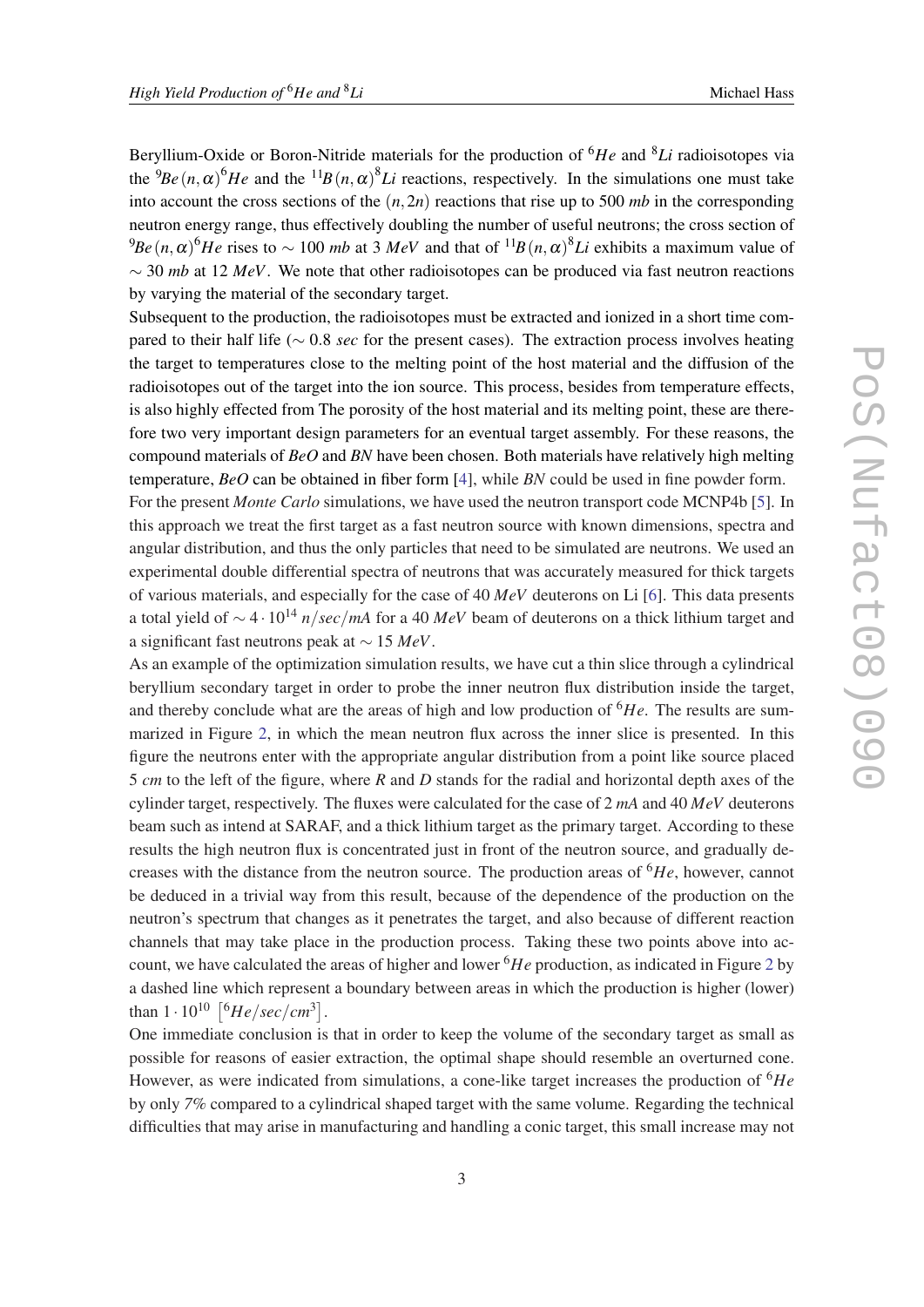be sufficiently significant.

In a similar way we have conducted numerous other simulations in order to find the optimized set of parameters for the design of this production scheme. The production numbers for an optimized geometry for *BeO* and *BN* with their natural densities are  $1 \cdot 10^{13}$  <sup>6</sup>*He*/*sec* and  $2 \cdot 10^{12}$  <sup>8</sup>*Li*/*sec*, respectively, for a current of 2 mA of 40 MeV deuterons. We must note that for the purpose of neutrino production only (with no need to consider issues of diffusion and extraction), these yields can increase by one order of magnitude when using pure Be or B and a larger secondary target.

#### 2. Verification Experiments

In order to verify the simulations we have embarked on a series of productions experiments of light radioisotopes. Since detecting beta emitters with half-life of less then a second is more complicated, we had decided to begin with an analogue production scheme in which the produced radioisotope is a  $\gamma$  emitter with much longer half-life of 15 h, <sup>24</sup>*Na*, via the <sup>27</sup>Al (*n*,  $\alpha$ )<sup>24</sup>*Na* reaction channel. The cross section for this reaction exhibits a threshold of 3.25 *MeV*, suitable for fast neutrons irradiation.

The 15 *MeV* mean spectrum of fast neutrons from the 40 *MeV* deuteron beam onto a neutron converter that is planned to be available at SARAF, SPIRAL-II and other future drivers could be approximated by using a d-T neutron generator which emits 14.1 *MeV* neutrons. Therefore as a first preliminary verification experiment we had measured the production of  $24Na$  via irradiation of fast neutrons by a ∼ 10<sup>9</sup> *n*/*sec* neutron generator, placed currently at SARAF for shielding experiments.

A rectangular rod of Aluminum 6061 (97% <sup>27</sup>Al) was cut into 27 cubes of  $1.9 \times 1.9 \times 1.9$  *cm*<sup>3</sup>, with an average mass of  $19.02 \pm 0.02$  g. The 27 cubes were grouped to form a larger (Rubik like) cube of  $3 \times 3 \times 3$  *Cubes*. This geometry was chosen in order to be able to identify the inner distribution of <sup>24</sup>Na production yields. Four copper foils,  $5.7 \times 5.7 \times 0.025$  *cm*<sup>3</sup> each, were attached to the front, middle and back sides of the aluminum walls of the large cube, in order to monitor the fast neutron flux using the reaction  ${}^{63}Cu(n,2n){}^{62}Cu$ , with a large negative Q-value of  $-10.8$  *MeV*. The large aluminum cube was surrounded by a 5 *cm* thick lead reflector and the entire structure was placed 5 *cm* in front of the Neutron Generator. The general setup is shown in Figure [3.](#page-4-0)

The target was irradiated for 20 minutes by the neutron generator and the 27 cubes individual cubes were subsequently taken for a γ-activity determination using a Ge-detector system, extensively used for precision measurements [[7](#page-4-0)] . Figure [3](#page-4-0) shows the results of the measurement compared to the simulation results. The mean deviation is 5.5 % which mostly stands for slight misalignments of the experimental setup. The experiment was repeated using the same geometry but without the lead reflector, however both the simulations and experiment results did not show any significant difference in production. This fact his is due to the relatively high threshold of the <sup>27</sup>*Al*( $n, \alpha$ )<sup>24</sup>*Na* reaction, which can be initiated only by fast reflected neutrons, that are hardly available. For the production of  ${}^{6}$ He and  ${}^{8}$ Li (see below), we expect the reflector arrangement to be more significant.

In the next experiment of this series it is planned to use a Boron-Nitride target to produce <sup>8</sup>*Li*, exhibiting the short half-life of 0.8 *sec* and the need to measure the  $\beta$  activity far from the large neutron flux. We have therefore designed a "rabbit-like" device in which the *BN* target could be quickly transported between the irradiation and detection ports, which are placed in separate